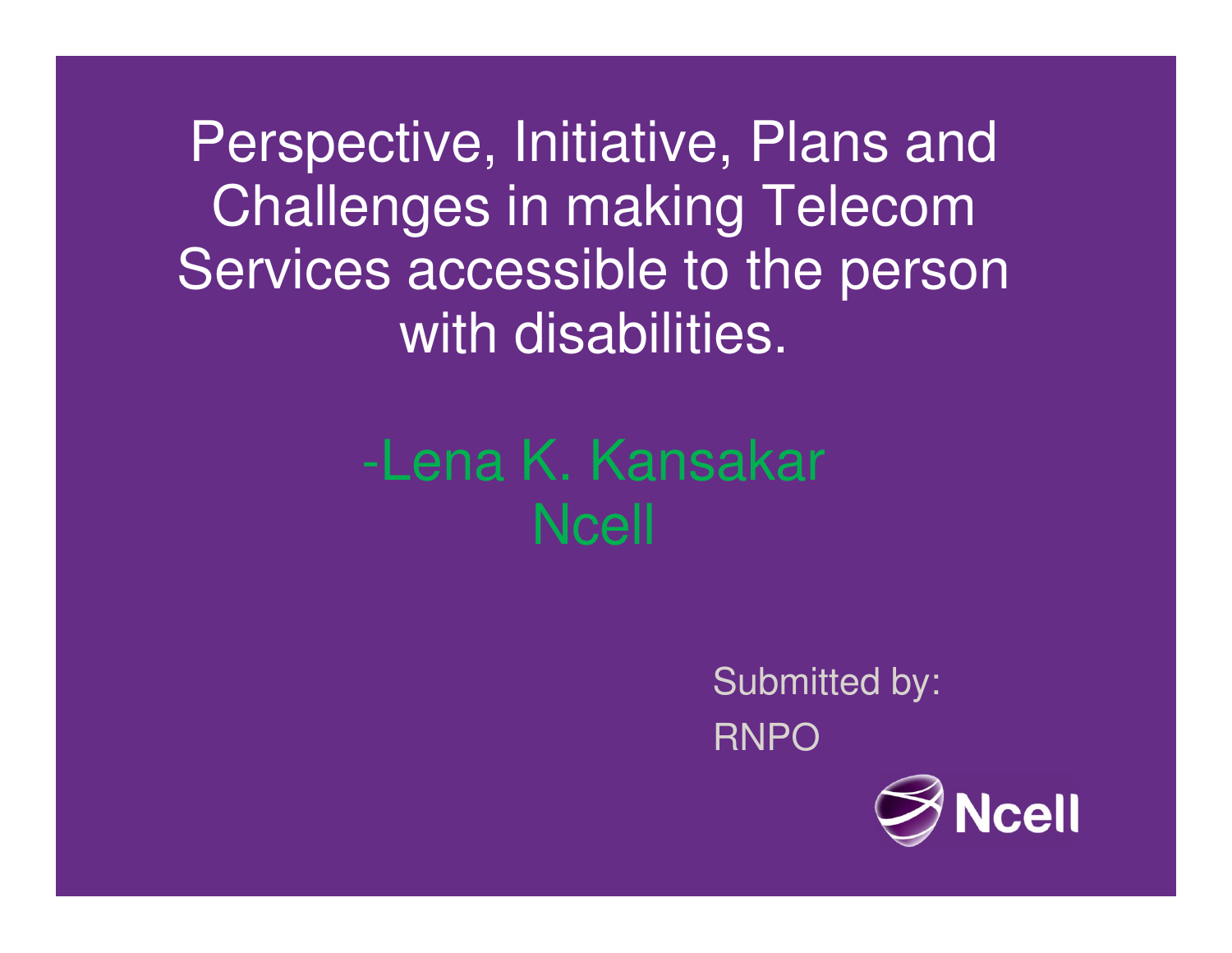## Communication is a basic need irrespective of one being able or disable.

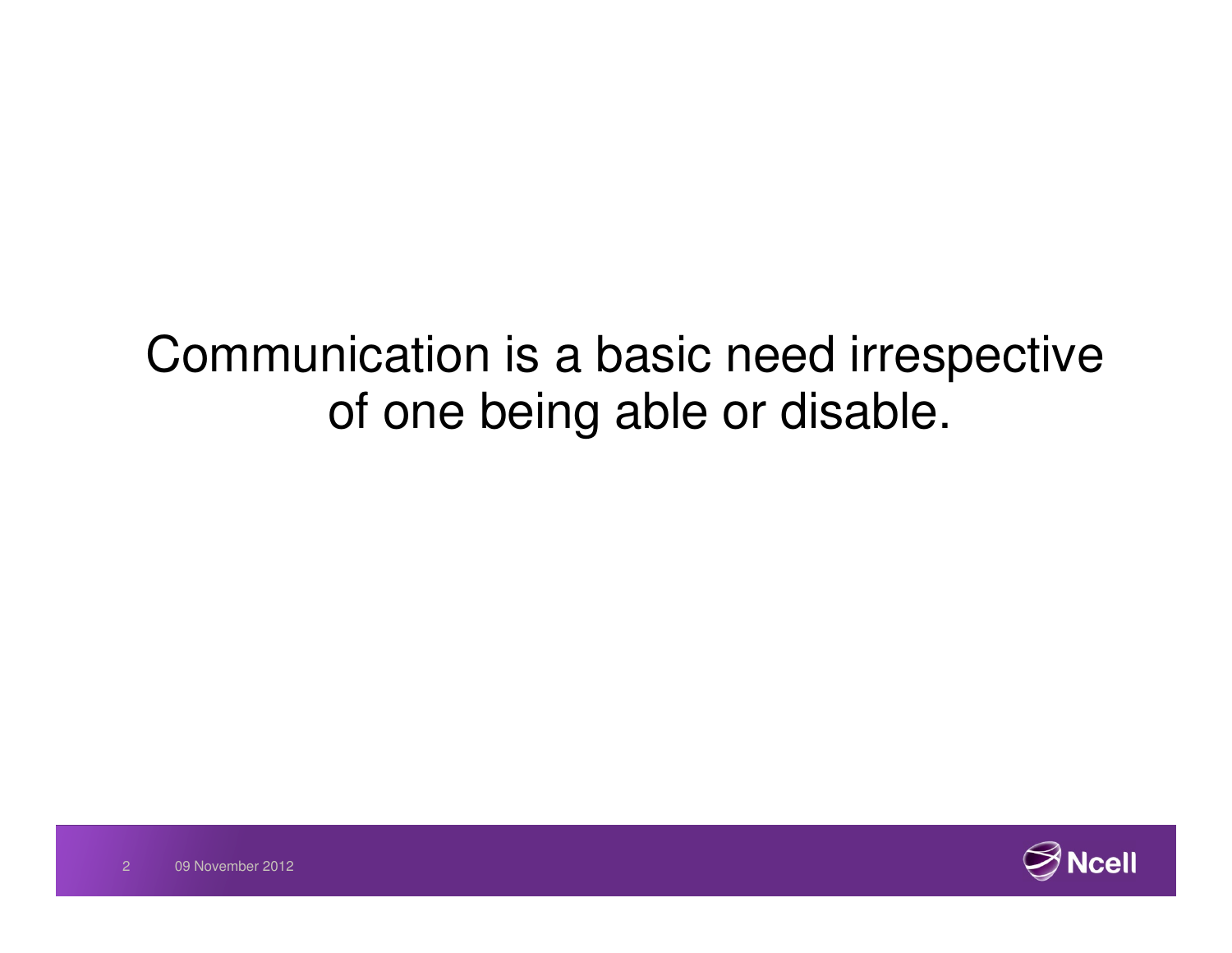### Disability and Technology

- With growing facility in terms of technology for the disable, disabilities are no longer be defined in a framework where they require a assistant or are depended on other people.
- We being in under developed country, disability is still synonymous with the dependency and difficult way of life with lesser productivity, lesser opportunity in job.

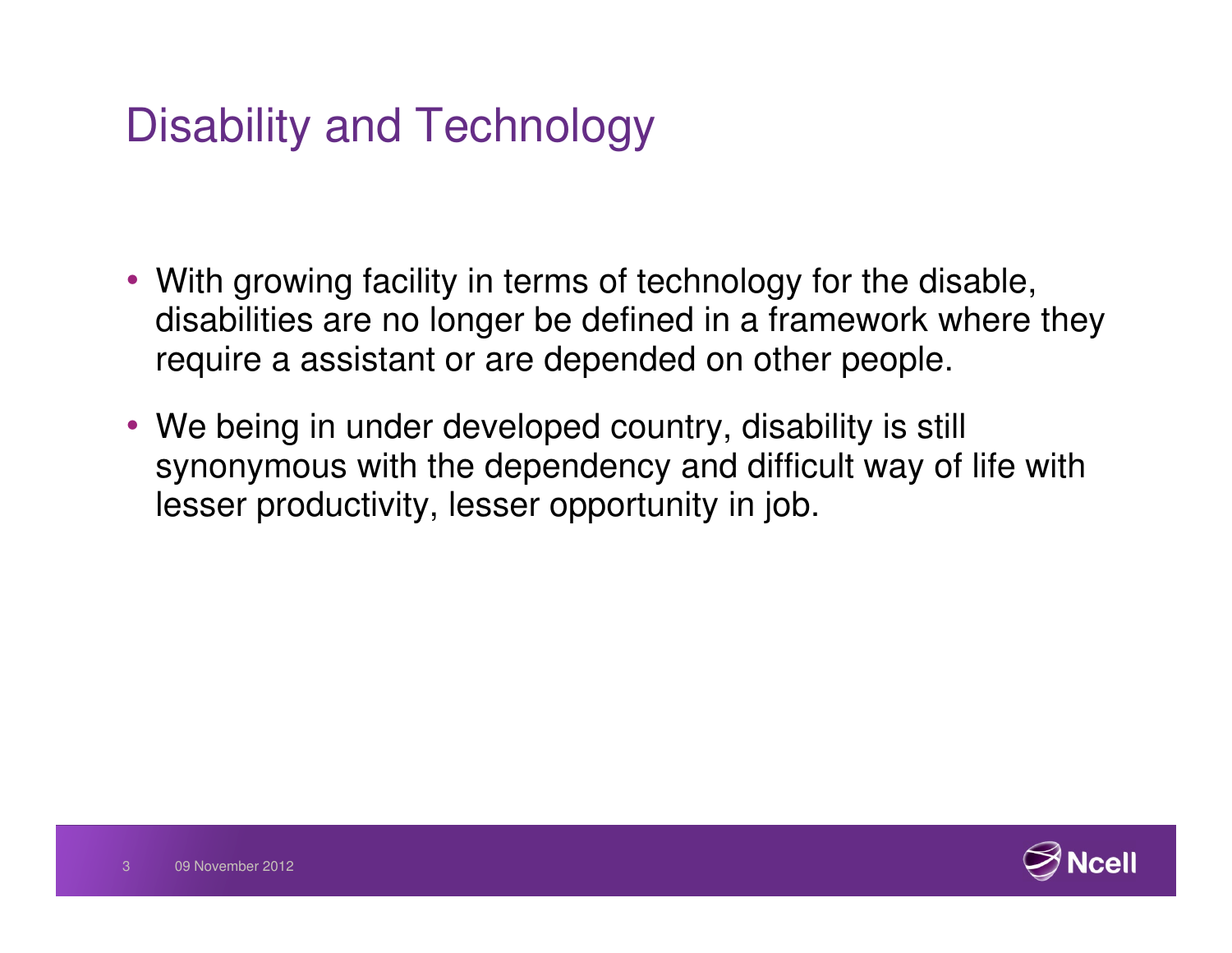### A way forward

- The policy should be formulated which defines the category of disabilities as the means of communication could vary depending upon the type of disability. Eg. Person without a leg is a disable but possibly would not require any additional technological support. Person with hearing impairment would require different aid than person without eyesight.
- Should it be taken as CSR or the policy which treats them as equal as the normal person. May be the second would be the better option where in the concern authority or the government has the responsibility and authority.
- For developing countries like us, it is more advantageous that we learn, implement and adopt from the existing practices and technologies around the world which has been used for the disable people.

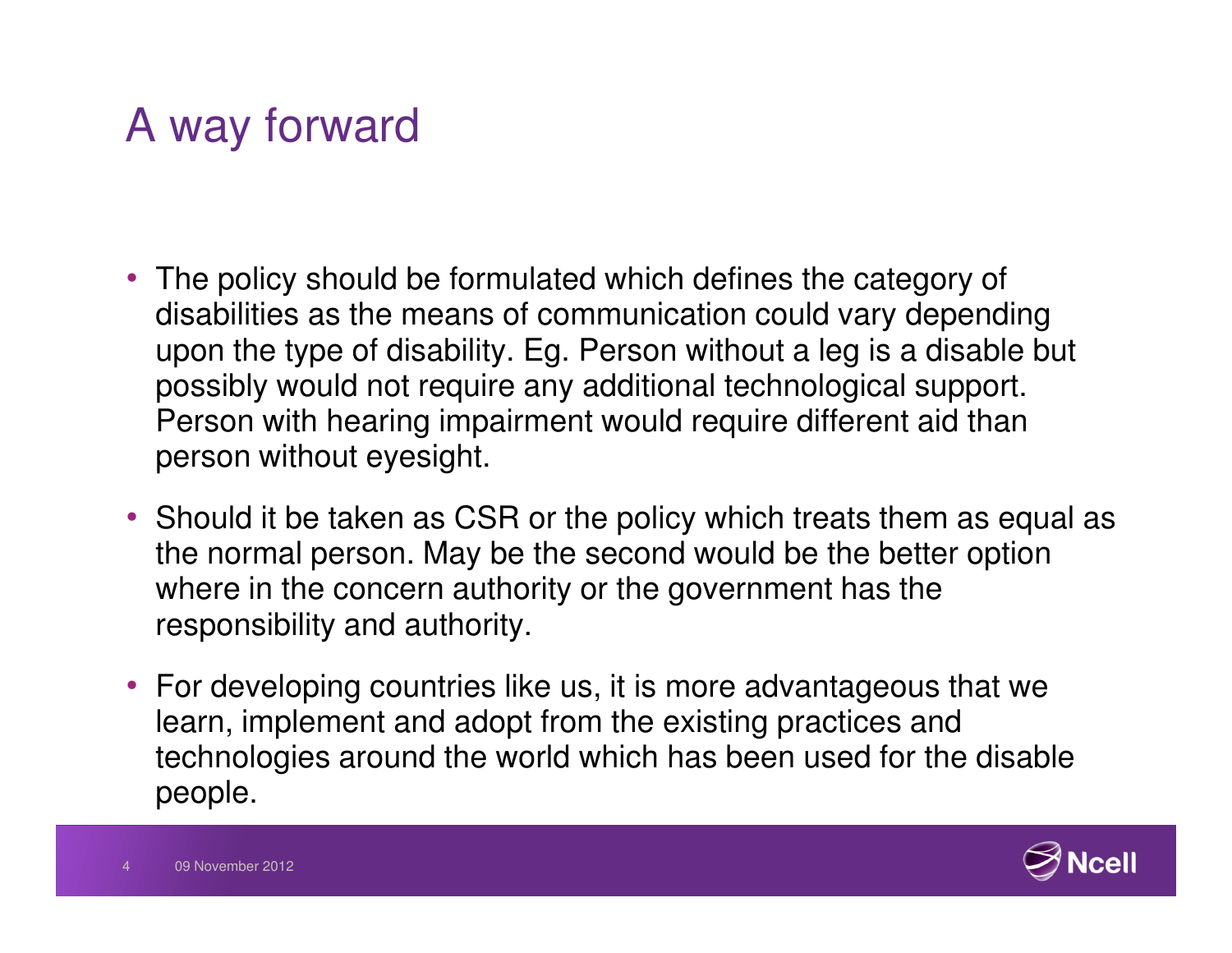#### NCell CSR- An attempt to make life better

- Adopting the school where Ncell support various underprivileged school by Classroom Construction and Classroom Management, playing materials, Furniture, painting. Total of 17 schools have been adopted in 2012.
- Setting up digital library. We duly understand the power of information and the information technology. This is just another step in bringing up the level and quality of education in the remote schools. Total of 7 schools have been installed with the digital library in 2012.
- $\bullet$  Ncell Scholarship for girl after SLC till the graduation. An initiative to uplift the education level of Girl where in our orthodox society, the thinking of a girl child not requiring much education is highly prevailing. Total of 10 students have been provided with the scholarship in 2012.
- We have contributed for the self employment of women from underprivileged family. This has helped them to uplift their financial status and control the girls trafficking caused by poverty in some extent. We provided financial assistance to eight such women to set up micro enterprises based on their skills.